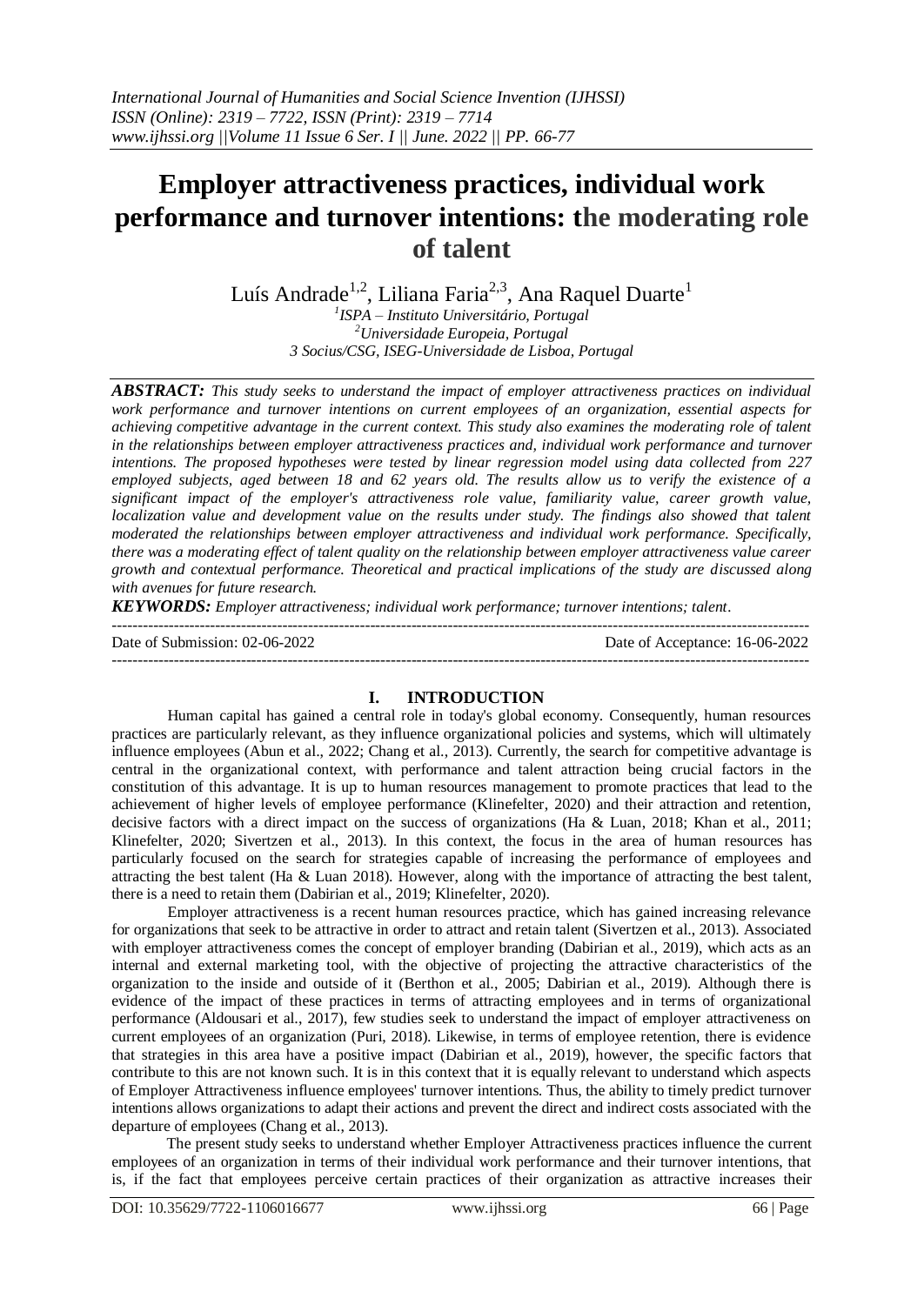performance and decreases their turnover intentions, the main predictor of voluntary departure (Khalida, 2016; Xiong& Wen, 2020). Since this practice is mostly associated with the attraction and retention of talent, the study also seeks to understand the moderating role of talent.

#### *Literature review and hypothesis development*

#### *Employer attractiveness (EA)*

Attractiveness is crucial for any organization to be able to attract well-qualified and motivated candidates for positions that will create added value from a human resources point of view (Buchelt et al. 2021; Sivertzen et al., 2013). According to Berthon et al., (2005) attractiveness of the employer's brand is defined as the imagined benefits that a future employee recognizes when working for a specific organization, which become important in attracting employees with superior skills and knowledge and a primary source of competitive advantage.

Among the different perspectives in the literature (e.g., Berthon et al., 2005; Lievens et al., 2007) that analyze the factors that constitute Employer Attractiveness, Puri (2018), based on studies of Berthon et al. (2005) suggested an Employer attractiveness model consisting of eleven dimensions, seeking to understand the degree to which an organization offers the following values to its employees: (i) role value: the role played by the employee and the empowerment provided by the organization; (ii) ethical and cultural value: an ethical organization with a good teamwork environment; (iii) employer brand value: an employer brand with positive characteristics, as well as good recruitment practices; (iv) familiarity value: the familiarity that people have with the organization, either through their contact with it or through their presence in the media; (v) development value: the learning and development of organizational skills and practices; (vi) innovative value: the organization's level of innovation, with high quality products and services; (vii) career growth value: the level at which the organization values its employees and at which it can bring good future employment opportunities; (viii) social value: the size of the organization and its international presence; (ix) ease value: flexibility of work options in the organization; (x) economic value: an attractive benefits and compensation package, as well as attractive practices on the part of the organization and; xi) localization value: the possibility for the employee to choose a location to carry out the work (especially if the organization is able to offer a location close to home). Studies show the existence of a significant positive relationship between employer attractiveness both with the attraction of potential employees and with the retention of current employees (e.g., Easa&Bazzi, 2020; Ha & Luan, 2018; Helm, 2012; Rozsa et al., 2019).

#### *Individual work performance (IWP)*

Individual work performance is important both for the individual and for organizations. For the individual, to the extent that their performance leads them to experience feelings of satisfaction and pride, if they perform tasks correctly, or dissatisfaction and failure, if they do not. For organizations because to achieve their goals and gain competitive advantage needs individuals with high work performance (Abun, et al., 2022; Tria&Rahmat, 2018).

Individual work performance is defined as behaviors or actions relevant to the organization's goals (Campbel et al., 1990) and not an outcome (Koopmans et al., 2011). Koopmans et al. (2011) identified three indicators of this construct: (i) contextual performance: refers to the behaviors of the subjects that support the organizational, social and psychological environment where the central functions are carried out, contemplating all the tasks and initiatives that are extra to their function, as well as the subject's ability to adapt to changes in the work context; (ii) task performance: competence to perform the main tasks of the work, involving planning and organization of work, quality of work, orientation towards results and ability to work efficiently and; (iii) counterproductive work behavior: voluntary behavior detrimental to the well-being of the organization, such as missing work, going to work sick or being under the influence of substances while working, and misusing the time and resources available to them.

Studies show (e.g., Nguyen et al., 2021) a significant relationship between employer attractiveness and employee performance. There is evidence that training and development opportunities, working conditions, the relationships established between organization and its employees, safety, remuneration and compensation policies, practices that are contemplated in the Employer Attractiveness model (Puri, 2018), influence the performance of employees (Aldousari et al., 2017). Taken together, the previous findings suggest the following hypothesis:

Hypothesis 1: *Employer attractiveness (EA) establishes a positive relationship with individual work performance (IWP)*

Hypothesis 1a: EA establishes a positive relationship with IWP\_contextual performance.

Hypothesis 1b: EA establishes a positive relationship with IWP\_task performance.

Hypothesis 1c: EA establishes a negative relationship with IWP\_counterproductive behaviors.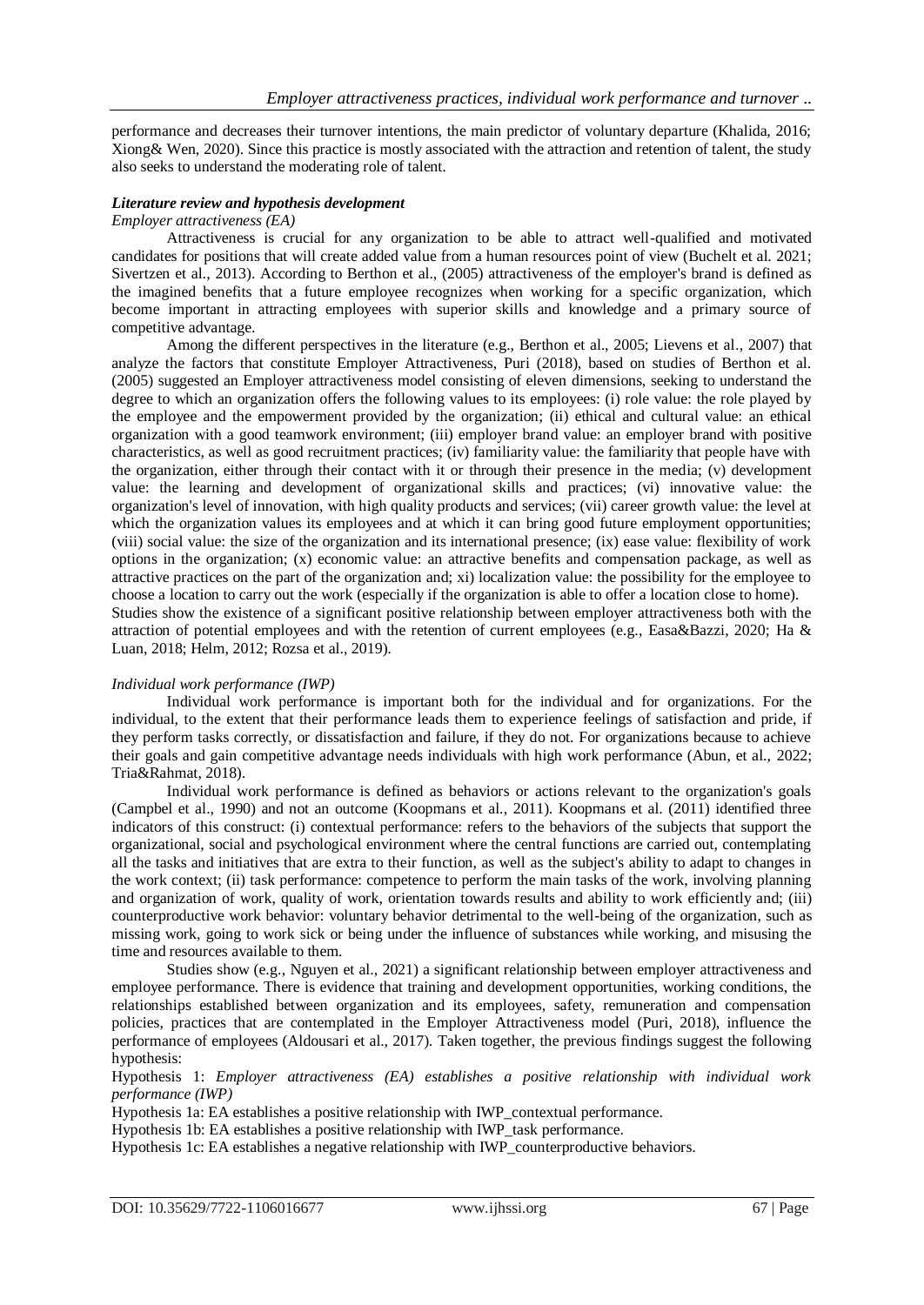#### *Turnover intentions (TI)*

Turnover intentions refer to the voluntary intention of an employee to leave the current organization, being defined as the conscious and deliberate will of an employee to leave their organization (Tett& Meyer, 1993). It is a psychological process where employees begin to look for job alternatives (Khalida, 2016). Ultimately, this process will lead to the effective departure of the employee from his/her workplace, given that turnover intentions are the main predictor of whether an employee can effectively do it (Khalida, 2016; Xiong& Wen, 2020). The literature points out several variables that may determine turnover intentions, from the economic context, to organizational variables, individual variables related and not related to work (Kamau et al., 2021; Knardahl& Christensen, 2022; Owusu &Gregar, 2021).

The departure of employees from an organization can be problematic, especially if it is a frequent situation and if the employees in question are talents, in which the organization has invested significantly (Rozsa et al., 2019). Financially, the impact of an employee leaving can also be an expensive process, not only because of the need to trigger a new recruitment process, but also because of the costs inherent in training new employees (Dabirian et al., 2019). In addition, many of the employees who leave the organization take with them knowledge that is impossible to replace (Kamau et al., 2021).

In this scenario, the ability to timely predict employee departure intentions constitutes a competitive advantage for organizations (Rozsa et al., 2019) which, in this way, can adapt their actions and prevent the direct and indirect costs of leaving of employees (Chang et al., 2013). Several studies have identified work autonomy, reward, social support, satisfaction, organizational commitment and demographic variables such as age and gender as the most common predictors of turnover intentions (Chang et al., 2013; Kamau et al., 2021; Owusu, &Gregar, 2021; Tett& Meyer, 1993). In addition to these factors, turnover intentions establish a significant negative relationship with engagement and organizational citizenship behaviors, and a significant positive relationship with counterproductive behaviors (Xiong& Wen, 2020). As previously mentioned, studies show that employer attractiveness influences the retention of current employees (Helm, 2012), and the factors that most contribute to the decision of the employee to remain working in the organization are applicability, economic, interest, and social values (Rozsaetal.,2019). Thus, we formulate the following research hypothesis: *Hypothesis 2: EA establishes a negative relationship with TI.*

#### *Talent*

In an organizational context, employees who contribute the most to organizational performance, either immediately or in the long term, are considered to be talents, demonstrating high levels of potential, that is, who repeatedly outperform their peers in the most varied contexts and circumstances (Ready et al. al., 2010). These employees, while achieving high levels of performance, demonstrate behaviors that reflect the culture and values of their organization. In addition, they demonstrate a great capacity for growth and evolution in their career, more proficiently than the others (Ready et al., 2010).

Based on this perspective, Oliveira et al. (2013) conceptualize talent as the set of interrelated skills demonstrated by professionals exclusively in carrying out their work, which contribute positively to the organization's objectives. These skills include three dimensions of talent in carrying out the work (i) quality: performance of work activities with excellence and a high level of quality; (ii) quickness: agility and quickness with which work is performed and tasks are completed; and (iii) autonomy: the subject's ability to develop work-related activities and problems without the need to resort to the help of colleagues and supervisors.

At a time when companies are facing a "race for talent", it is crucial for organizations to present themselves as attractive employers. Failing to invest in strategies such as Employer Attractiveness can reduce companies' ability to acquire and retain valuable human capital, generating disadvantageous organizational effects. However, there are no studies that seek to understand whether more talented employees perceive these practices differently from less talented employees. As such, the following hypothesis were formulated:

*Hypothesis 3: Talent will positively moderate the relationship between EA and IWP. Hypothesis 4: Talent will negatively moderate the relationship between EA and TI.*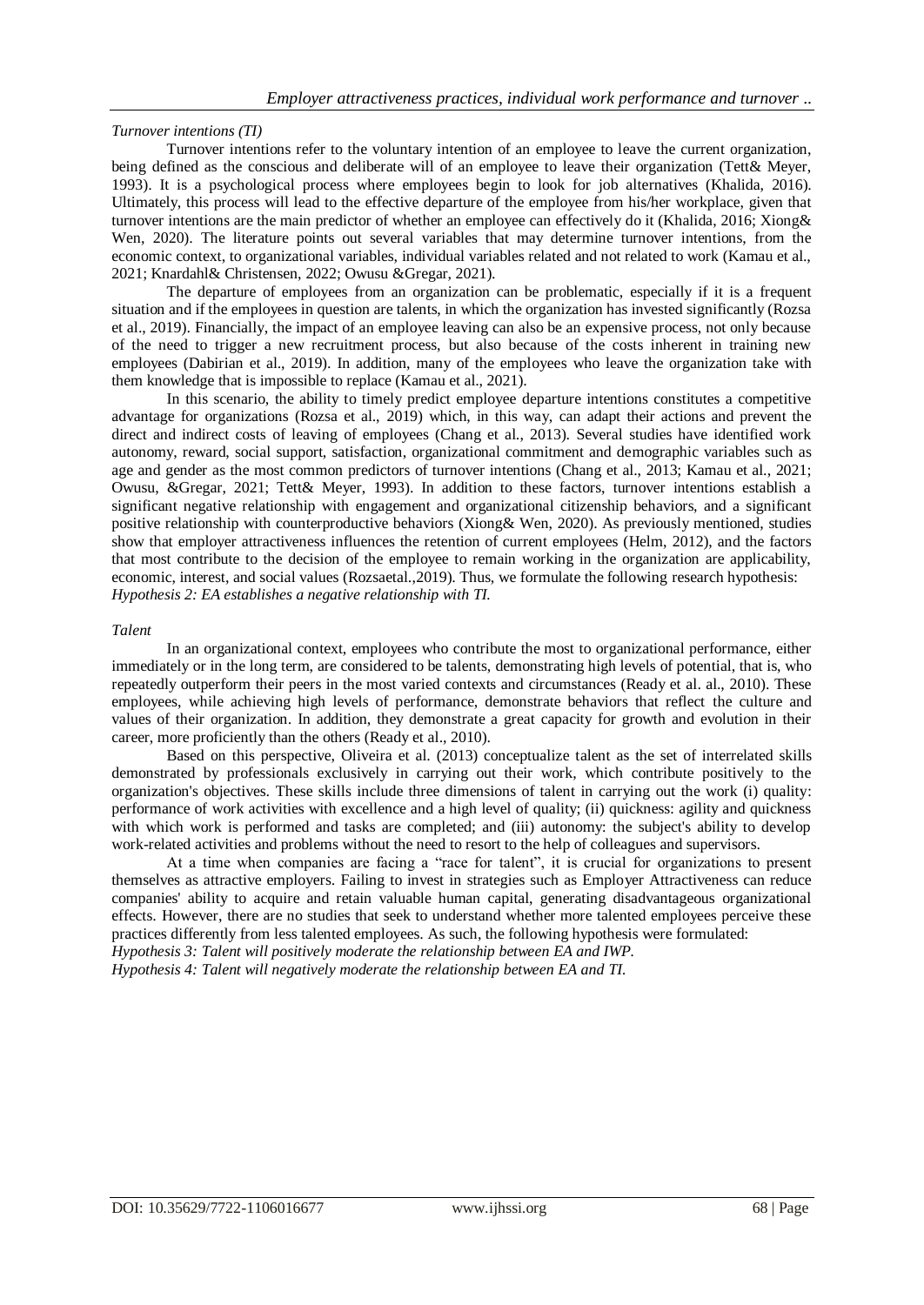Figure 1 presents a conceptual model based on all the four hypotheses



*Figure 1: A hypothesized model*

### **II. METHODOLOGY**

This research adopted a quantitative approach to answer the research questions. Data were collected from a convenient sample.

#### *Sample*

A total of 227 people participated in this study (72,2% women and 27,8% men), aged between 18 and 62 years (M=37,55; SD=10,76), with bachelor's degree, and master's or doctoral degree (49%), high school diploma (45,8%) andless than high school (5,2%), workers in private (79,7%) and public (20,3%) companies, from different sectors of activity [Education (13,2%), Financial and Insurance Activities (9,7%), Human Health and Social Support (9,3%), Others (67,8%)], with an average length of service in the organization of 9,6 years  $(SD=10,04; Min=.8$  months, Max=40 years).

#### *Measures*

With the exception of the Organizational Talent Scale, which was in Brazilian Portuguese, all the original scales were in English, so they had to be translated and validated for use in the Portuguese context. The translation technique that was used in this study followed by the backward translation approach. The scales were translated and presented to two researchers fluent in Portuguese and English, having been analyzed at the conceptual, linguistic and contextual levels, reaching a consensus about their translation. Subsequently, the elaborated versions were compared with the original versions, to ensure that they kept the same meaning, and no discrepancies were found. The two researchers judged the face and content validity of the scales as adequate. To examine the structure of the scales Data from this sample were subjected to confirmatory factor analysis (CFA) using AMOS Version 25.0.

*Employer Attractiveness Scale* (Puri, 2018): composed of 39 self-report items, with a 7-point Likert response (1=strongly disagree and 7=strongly agree), grouped into eleven dimensions, which allow identifying which factors contribute most significantly to an organization being considered attractive to work for: role, ethical and cultural, employer brand, familiarity, development, innovative, career growth, social, ease, economic and localization values. The scale was adapted from the perspective of the current employees of an organization (in the original version it is formulated from the perspective of potential employees). This process involved the phrasing of the items, which were originally formulated so that the participants indicated the level of importance they attributed to the mentioned characteristics, when considering applying for an organization, and which were adapted so that the participants indicated the degree of agreement with the characteristics mentioned in your current organization, for example "In my organization, I have the opportunity to play a challenging role", "I identify myself with the value system of my organization". We tested an eleven-factor model structure, previously defined by Puri (2018), and this model fitted the data well ( $\chi$ 2/df=2,17; CFI (comparative fit index)=,90, RMSEA (mean square error of approximation)=,07). Regarding to reliability, through the observation of Table 1, it can be seen that, with the exception of the dimensions EA familiarity value ( $\alpha$ =,63), EA social value ( $\alpha$ =,51), EA ease value ( $\alpha$ =,61) and EA localization value ( $\alpha$ =,31) the other dimensions showed acceptable levels of internal consistency (Murphy &Davidshofer, 2005).

*Individual Scale Work Performance Questionnaire* (Koopmans et al., 2012): composed of 18 selfreport items, with a 5-point Likert-type response (1=strongly disagree and 5=strongly agree), grouped into 3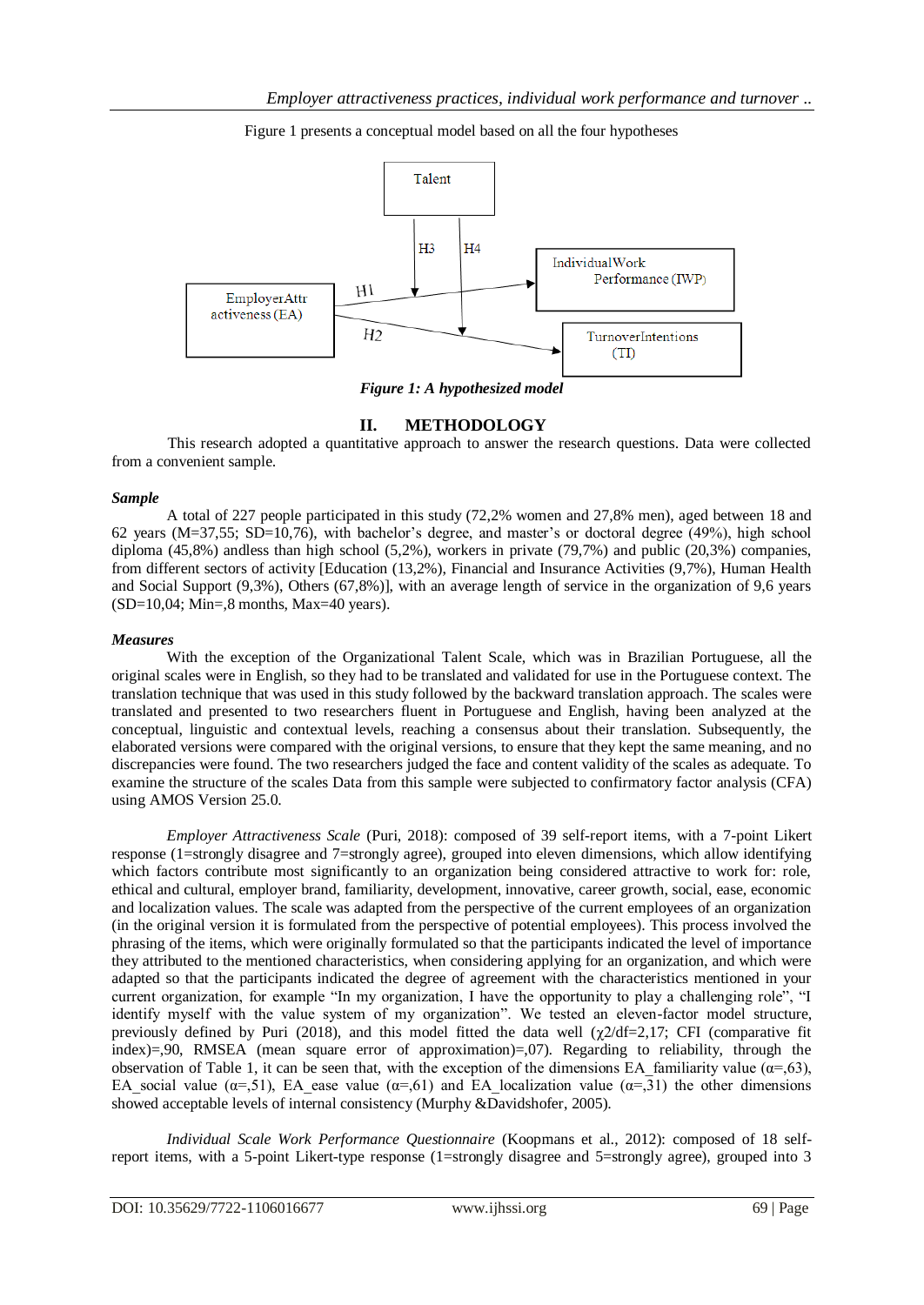dimensions that allow the measurement of perceived Individual Work Performance: Task Performance, Contextual Performance and Behaviors counterproductive.

The CFA presented indexes indicating a good quality of adjustment  $(\chi 2/gl=1,44; CFI=,97;$ RMSEA=,04). All dimensions showed acceptable levels of internal consistency (Table 1).

*Scale Turnover Cognition* (Bozeman &Perrewe's, 2001): composed of 5 self-report items, with a 7 point Likert-type response (1=strongly disagree and 7=strongly agree), it allows the assessment of voluntary intention to leave. It is a one-dimensional scale, measuring three specific aspects of exit intentions: the intention to leave the job, the actual job search and the intentions to look for another organization. The CFA presented indexes indicating a good quality of adjustment  $(\chi/2)g=1,35$ ; CFI=1,00; RMSEA=,04). The reliability coefficient was ,94.

*Organizational Talent Scale*(Oliveira et al., 2013): composed of 5 self-report items, with a 5-point Likert response (1=strongly disagree and 5=strongly agree), grouped into 3 dimensions: quality, quickness and autonomy, it aims to measure talent in an organizational context. The CFA presented indexes indicating a good quality of adjustment  $(\chi^2/gl=1,79; CFI=93; RMSEA=0,6)$ . All dimensions showed acceptable levels of internal consistency (Table 1).

#### *Data collection procedures*

The data collection process involved the construction of a questionnaire consisting of a general introduction about the purpose of the study and the conditions for participating in it (being currently employed), the set of four aforementioned instruments and a group of sociodemographic questions (age, gender, seniority in the organization, education, sector of activity and sector of the company) for the purpose of characterizing the sample. In the introduction, all ethical issues related to the research were guaranteed (scope of the study, guarantee that participation is voluntary, confidential and that it may be terminated at any time, without prejudice, clarification regarding the fact that the data collected are exclusively for research purposes, informed consent, willingness to share overall study results). The requirement for approval was waived by the ethics committee.

Before the questionnaire was made publicly available, a pilot was carried out to test its facial validity. The questionnaire was made available to ten individuals to whom it was explained that they should give their feedback about it, exposing any doubts/suggestions that arose during their response. That said, minor terminological adjustments were made and the questionnaire was finalized. In the next phase, the questionnaire was made available online, on social networks, through the Google Forms platform, for one month.

#### *Data analysis techniques*

In order to test the previously formulated hypotheses, we employ regression models (Baron & Kenny, 1986). The moderation effect was analyzed through the interaction between one or more independent variables and the respective effect on the dependent variable, which should have consequences on the magnitude and/or direction of the effect of the independent variable on the dependent variable, making this relationship more or less intense and more or less significant in the presence of the moderator variable (Baron & Kenny, 1986).

## **III. FINDINGS**

### *Strength of the relationships between variables of the study*

In general, the observed pattern of correlations (Table 1) indicated that in general the IPW: contextual and task performance establish a significant positive correlation with EA (exceptions IWP\_contextual performance with EA\_ease value and EA\_economic value (p>,05). In turn, only the EA\_role value dimension establishes a significant weak negative correlation with the IWP counterproductive work behavior  $(r=-,16,$  $p< 0.5$ ).

Only talent quality revealed a significant positive correlation with practically all EA dimensions (except for EA\_development and EA\_localization values). In turn, talent autonomy only establishes a significant positive correlation with Ea\_familiarity value, while talent quickness is only positively correlated with EA\_social and EA\_localization values. Finally, it is possible to observe a significant negative correlation between all EA dimensions and turnover intentions, with the exception of the EA\_ease value. It is also possible to verify that the IWP\_task performance establishes a significant positive correlation with all the talent dimensions. In turn, IWP contextual performance establishes a significant positive correlation with talent quality and autonomy, while IPW counterproductive work behavior only establishes a moderate significant negative correlation with talent quickness. Regarding turnover intentions, only the IWP\_task performance establishes a significant negative correlation with them and, with regard to Talent and turnover intentions, no correlations were found (p>,05).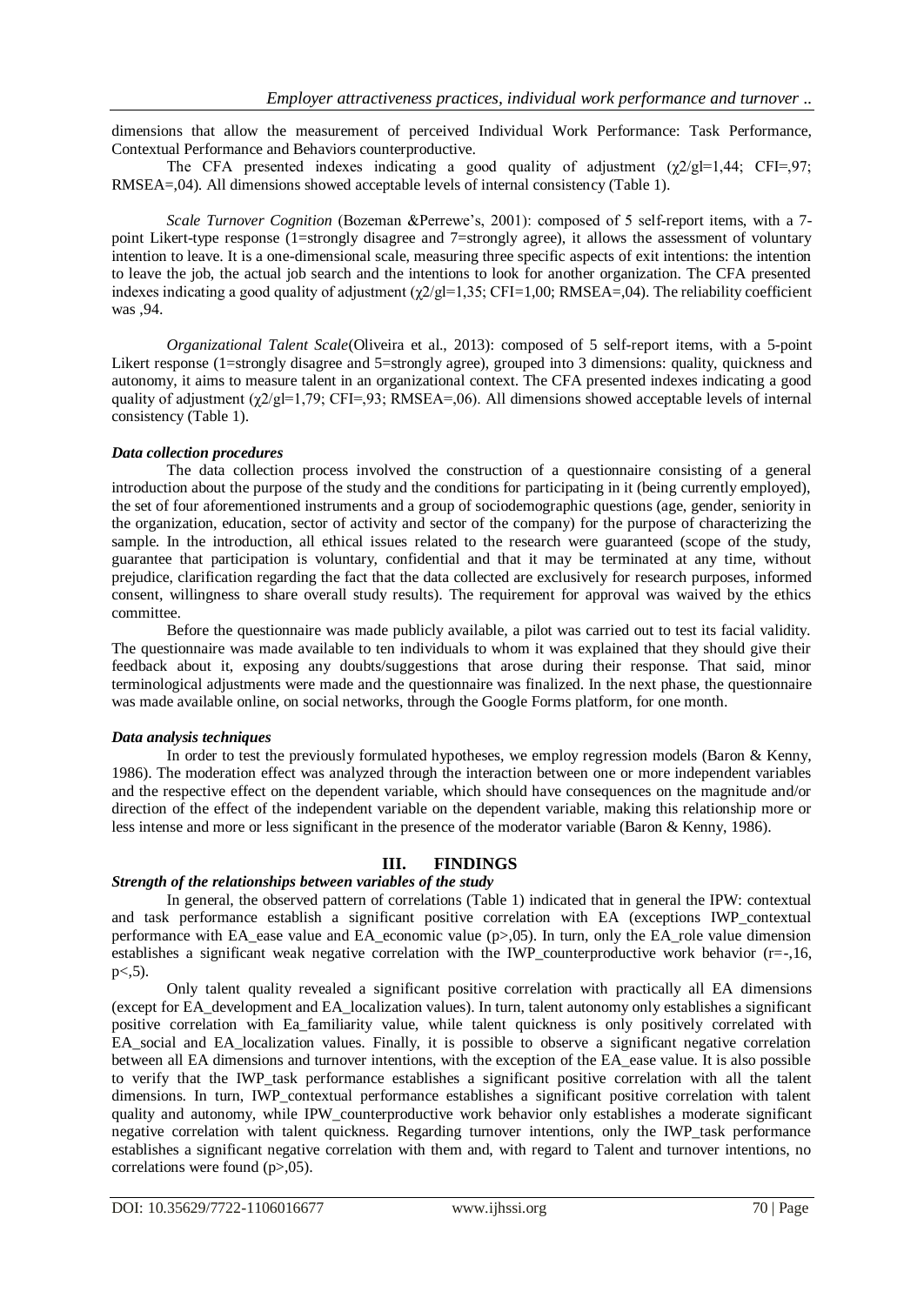#### *Hypothesis Tests*

Through the multiple linear regression represented in table 2, it is possible to conclude that the model under study is significant, with 25% of the total variability of the IWP\_contextual performance being explained by the predictor variables present in the model (F (11,215) =7,86; p <,001;  $R^2a=25$ ). However, the data obtained indicate that only EA\_role (β=,23; p=,05), EA\_familiarity (β=,23; p=,01) and EA\_career growth (β=,32; p>,01) values have a significant positive effect on IWP\_contextual performance ( $p \leq 0.05$ ). This tells us, with regard to the EA\_role value, the more an individual perceives that the role he performs is valued, challenging and that the organization is capable of providing him with a clear career plan and providing constant empowerment, the greater his performance in terms of the manifestation of behaviors that support the organizational, social and psychological environment. The same happens with the EA\_familiarity value, that is, the more employees perceive that their organization is recognized, either through its presence in the media or through the personal contact they establish with it, the greater its contextual performance will be. In the same sense, the more an organization values its employees and provides them with career opportunities (EA\_career growth value), the greater the contextual performance of its employees. In view of the above, it is possible to conclude that Hypothesis H1a is partially corroborated.

Regarding H1b, it is possible to conclude that the model under study is significant, with 17% of the total variability of the IWP task performance explained by the EA (F (11,215)=5,26; p<,001; R<sup>2</sup>a=,17). However, the data obtained indicate that only the EA ethical and cultural  $(\beta = 29; p=01)$  and the EA\_localization ( $\beta$ =,17; p=,03) values have a significant positive effect on the IWP\_task performance (p<,05). These data reveal that the more an individual perceives that the organization for which he works is ethical and with a good working environment, the greater his ability to perform essential tasks for his function. In the same sense, when the individual considers that his organization gives him the possibility to choose a location to work, the greater will be his ability to perform tasks fundamental to his function. On the other hand, the development value, contrary to expectations, revealed to have a significant negative effect on the IWP\_task performance ( $\beta = -20$ ; p=,04), which reveals that the more the organization provides the development of competences, namely through training, the less is the ability of employees to perform tasks fundamental to their function. That said, it is concluded that the H1b hypothesis is also partially supported.

Concerning H1c, it is possible to conclude that the model under study is significant, with the total variability of the IWP\_counterproductive work behavior being explained 5% by the independent variables present in the model (F (11,215) = 2,13; p<,01;  $R^2a=0.05$ ). However, and contrary to what is recommended, the data indicate that the EA\_localization value is the only one with a significant impact on the IWP\_counterproductive work behavior, with this relationship being positive ( $\beta$ =,18; p=,04), and not negative as expected. These data indicate that when an individual considers that his organization gives him the possibility to choose a location to work, the more will be the counterproductive work behavior of the employees. In view of the above, it is possible to conclude that Hypothesis H1c is not supported.

|                                            | <b>Itens</b>   | $\alpha$ | <b>Mean</b> | SD   | 12      | 13      | 14      | 15      | 16      | 17       | 18           |
|--------------------------------------------|----------------|----------|-------------|------|---------|---------|---------|---------|---------|----------|--------------|
| 1.EA Role                                  | 6              | .89      | 4,87        | 1,23 | .33**   | $,43**$ | $-.16*$ | $.21**$ | ,07     | $-.04$   | $-.57**$     |
| 2.EA Ethical and cultural                  | 6              | .87      | 5,33        | 1.14 | $.36**$ | $.34**$ | $-.18$  | $.19**$ | .05     | ,00      | $-47**$      |
| 3. EA Employer brand                       | 5.             | .85      | 4.66        | 1.33 | $.31**$ | $.40**$ | $-.11$  | $.17*$  | .10     | ,05      | $-40**$      |
| 4.EA Familiarity                           | 4              | .63      | 4,69        | 1.20 | $.28**$ | $.42**$ | .03     | $.22**$ | $.15*$  | .07      | $-34**$      |
| 5.EA Development                           | 3              | .75      | 4,25        | 1,43 | $,16*$  | .35**   | $-.05$  | .06     | $-.02$  | $-.04$   | $-35**$      |
| 6.EA Innovative                            | 3              | .83      | 4,60        | 1,48 | $,22**$ | $,41**$ | $-.05$  | $.16*$  | .06     | ,04      | $-33**$      |
| 7.EA Career growth                         | 3              | .85      | 4.44        | 1.50 | $.28**$ | .48**   | $-0.09$ | $.16*$  | .03     | ,01      | $-37**$      |
| 8.EA Social                                | 2              | .51      | 4,65        | 1.66 | $,21**$ | $,31**$ | $-.01$  | $.14*$  | 0.08    | $0.18*$  | $-22**$      |
| 9.EA Ease                                  | $\overline{2}$ | .61      | 3,42        | 1,73 | ,05     | .25**   | ,07     | $.16*$  | .01     | $-11$    | $-10$        |
| 10.EA_Economic                             | 3              | ,76      | 2,99        | 1.57 | .12     | $.30**$ | .02     | $.13*$  | $-.02$  | $-.12$   | $-24**$      |
| 11.EA Localization                         | $\overline{2}$ | .31      | 3,14        | 1,64 | $.21**$ | $.23**$ | .11     | .08     | .04     | $-.18**$ | $-20**$      |
| 12.IWP Contextual<br>performance           | 8              | .84      | 4,03        | ,71  |         |         |         | $.31*$  | $.33**$ | .29**    | $-.14*$      |
| 13.IWP Task performance                    | 5              | .82      | 4,22        | .66  |         |         |         | $.37*$  | $.31**$ | .11      | $-23$        |
| 14. IWP Counterproductive<br>work behavior | 5              | .77      | 2,33        | .93  |         |         |         | $-.00$  | $-30**$ | .356     | $-.00$       |
| 15. Autonomy talent                        | 4              | .77      | 4,13        | .76  |         |         |         |         |         |          | $-.02$       |
| 16. Quality talent                         | 9              | .87      | 3,38        | .78  |         |         |         |         |         |          | ,03          |
| 17. Quickness talent                       | 6              | .81      | 3,94        | .66  |         |         |         |         |         |          | $-0.09$      |
| 18. Turnover intentions                    |                | .89      | 3,20        | 1.91 |         |         |         |         |         |          | $\mathbf{0}$ |

*Table 1: Reliability analysis, means, SD and correlation between variable*

 $*p<0.05**p<0.1$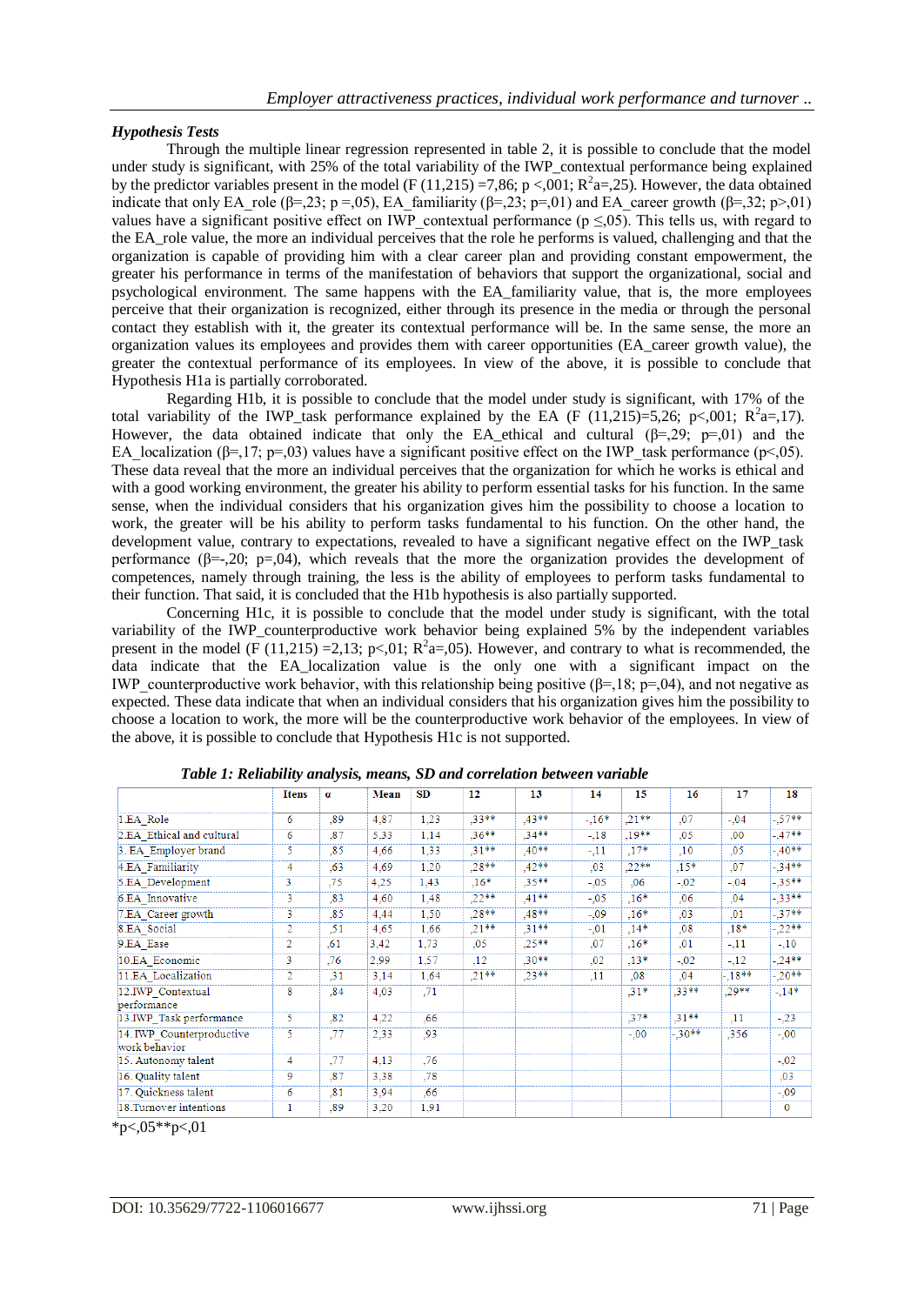| Table 2: Multiple Linear Regression between EA, IWP and TI dimensions |         |                                                         |                                                 |        |          |                                                         |                             |                     |
|-----------------------------------------------------------------------|---------|---------------------------------------------------------|-------------------------------------------------|--------|----------|---------------------------------------------------------|-----------------------------|---------------------|
| Predictor variable                                                    | β       | P                                                       | β                                               | P      | β        | P                                                       |                             | P                   |
|                                                                       |         | Contextual performance<br>$R^2_{\text{aiusted}} = 0.25$ | Task performance<br>$R^2_{\text{aiusted}} = 17$ |        | behavior | Counterproductive work<br>$R^2_{\text{ajusted}} = 0.05$ | $R^2_{\text{ajusted}} = 33$ | Turnover intentions |
| EA Role value                                                         | ,23     | $.05*$                                                  | ,13                                             | .30    | $-15$    | ,25                                                     | $-68$                       | $<0.01**$           |
| EA Ethical and cultural                                               | $-12$   | ,24                                                     | ,29                                             | $.01*$ | $-16$    | ,15                                                     | $-.04$                      | ,70                 |
| EA Familiarity                                                        | ,23     | $.01*$                                                  | ,10                                             | ,23    | ,15      | ,10                                                     | $-.11$                      | ,15                 |
| EA Development                                                        | $-0.04$ | .70                                                     | $-.20$                                          | $.04*$ | .06      | .59                                                     | .05                         | .56                 |
| EA Career growth                                                      | .32     | ${<}01**$                                               | ,02                                             | .85    | ,01      | ,92                                                     | .16                         | ,11                 |
| EA Localization                                                       | $-.03$  | .67                                                     | ,17                                             | $.03*$ | .18      | $.04*$                                                  | $-0.00$                     | .99                 |

|  | Employer attractiveness practices, individual work performance and turnover |  |  |  |  |
|--|-----------------------------------------------------------------------------|--|--|--|--|
|--|-----------------------------------------------------------------------------|--|--|--|--|

\**p*<,05\*\**p*<,01

Regarding the H2 test (Table 2), it is possible to conclude that the model under study is significant, with 33% of the total variability of turnover intentions being explained by the predictor variables present in the model (F (11,215) =11,145; p<,001;  $R^2a=33$ ). However, the data obtained indicate that only the EA\_role value has a negative and significant effect on turnover intentions ( $\beta$ =-,68; p<,01), that is, the more an individual perceives that the role he or she performs is valued, challenging and that the organization is able to provide you with a clear career path, the less your intention to leave the company and look for another job. Thus, it is possible to conclude that H2 is also partially corroborated.

#### *Moderating role of talent*

Table 3 presents the findings of the regression analysis that investigated the moderating role of talent. The first equation of the table presents the cross-level interaction effect between Talent and EA\_career growth value on IWP\_contextual performance. The interaction term had a significant and negative coefficient for Quality Talent (p<05). The second equation in Table 3 investigates the cross-level interaction effect talent and EA ethical and cultural value on IWP task performance. The interaction term had a significant and negative coefficient for quickness talent ( $p<0.05$ ). These interaction effects are illustrated in Figures 2 and 3.

| Table3: Regression analysis results for moderation of Talent |                    |                                        |         |                  |  |  |  |  |
|--------------------------------------------------------------|--------------------|----------------------------------------|---------|------------------|--|--|--|--|
| <b>IWP</b>                                                   |                    |                                        | β       | $\boldsymbol{p}$ |  |  |  |  |
| Contextual<br>performance                                    | Model1             | OT Ouality                             | ,30     | .00.             |  |  |  |  |
|                                                              |                    | OT_Quality XEA_Career growth value     | $-11$   | $.05*$           |  |  |  |  |
|                                                              | Model <sub>2</sub> | OT Quickness                           | ,11     | .07              |  |  |  |  |
|                                                              |                    | OT_Quickness X EA_Career growth        | .03     | ,59              |  |  |  |  |
|                                                              | Model3             | T Autonomy                             | ,29     | ,00              |  |  |  |  |
|                                                              |                    | OT_Autonomy X EA_Career growth         | $-0.05$ | ,43              |  |  |  |  |
| Task performance                                             | Model1             | T_quality                              | ,24     | ,00              |  |  |  |  |
|                                                              |                    | OT_Quality XEA_Ethical and cultural    | ,04     | ,54              |  |  |  |  |
|                                                              | Model <sub>2</sub> | T Quickness                            | ,30     | ,00              |  |  |  |  |
|                                                              |                    | OT_Quickness X EA_Ethical and cultural | $-12$   | $.05*$           |  |  |  |  |
|                                                              | Model <sub>3</sub> | OT Autonomy                            | , 31    | ,00              |  |  |  |  |
|                                                              |                    | OT_Autonomy X EA_Ethical and cultural  | $-10$   | ,09              |  |  |  |  |

\**p*≤,05

These figures suggest that in situations of high talent quality, the difference between a high EA\_career growth value is not as pronounced as in situations of low talent and that, in situations of high talent quickness, the difference between a high EA\_ethical and cultural value and a low EA\_ethical and cultural value is not as pronounced as in low-talent quickness situations. Thus, hypothesis H3 is partially supported.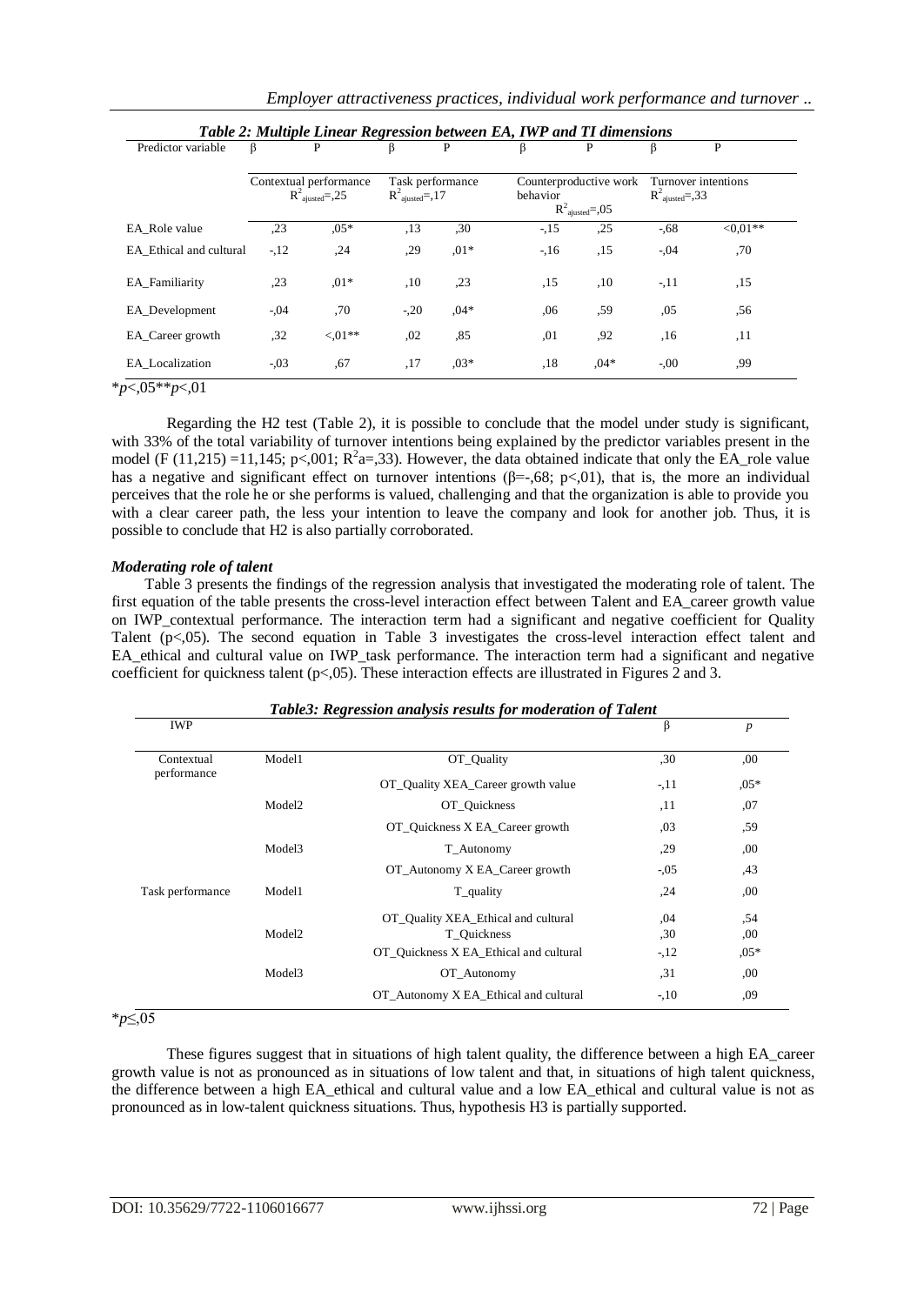

*Figure 2: Moderating effect of Talent\_quality on the relationship between EA\_career growth value and IWP\_contextual performance*



*Figure 3: Moderating effect of talent\_quickness on the relationship between EA\_ethical and culturalvalue and IWP\_task performance*

There was no moderating effect on the part of the three dimensions of talent in the relationship between EA\_role value and turnover intentions (p>,05). Thus, hypothesis H4 was not supported.

## **IV. DISCUSSION**

The study aimed to analyze the relationships between EA practices on individual work performance and turnover intentions on current employees of an organization. It also sought to examine the moderating role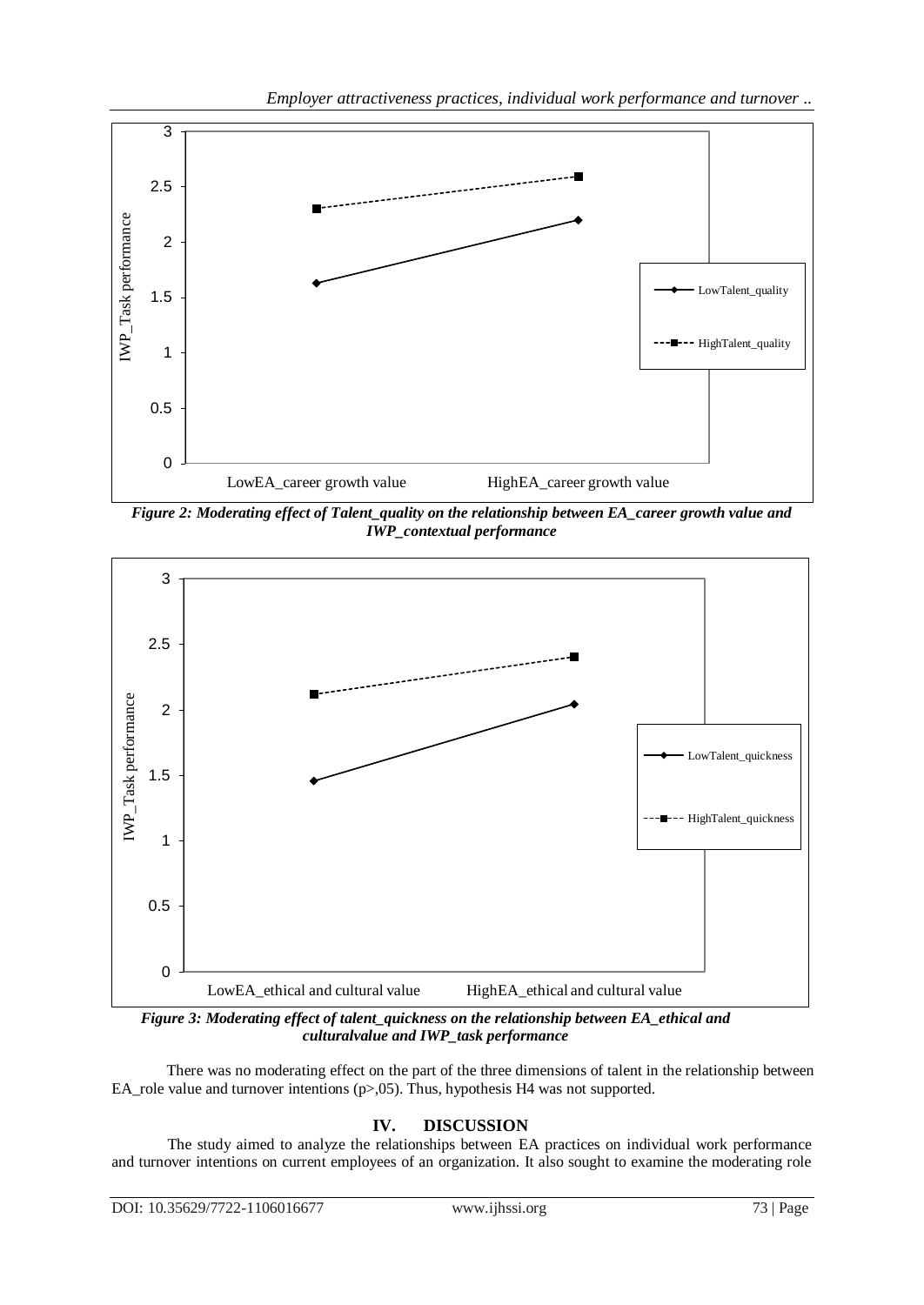of talent in the relationships between Employer attractiveness practices and, individual work performance and turnover intentions.

The analyzes showed that there is an impact of some EA practices on the different dimensions of the IWP and turnover intentions. Regarding the moderating effect of talent, this is only performed by Talent quality in the relationship between EA\_growth career value and the IWP\_contextual performance and by Talent quickness in the relationship between EA\_ethical and cultural value and the IWP\_performance task. Talent does not seem to moderate the relationship between EA and turnover intentions.

Specifically, the EA\_role, EA\_familiarity and EA\_career growth values have been shown to positively influence the IWP\_contextual performance (partially corroborated H1a), data that suggest that behaviors that support the organizational, social and psychological environment of workers (Koopmans et al., 2011), is increased by the value that the organization gives to their role and contribution, by promoting a clear career plan (EA\_career growth value), by the empowerment provided to its employees (EA\_role value) and by the close contact established with customers as well as for its disclosure (EA\_familiarity value). It seems that the more the organization shows attention to the employee, both in terms of the importance of their role and in terms of their career plan and in providing opportunities, the more the employee tends to increase organizational support behaviors. This fact is in line with the literature that postulates that perceived organizational support enhances reciprocity, leading to a feeling of obligation to contribute to the organization (e.g., Kurtessis et al., 2015). In other words, employees who perceive high support and support from their organization tend to be involved in redoubled efforts at work, which promotes their performance in activities extra to their role. In turn, the fact that the EA\_familiarity value dimension has a positive impact on the IWP\_contextual performance can be understood in the light of the theory of social identity (Tajfel & Turner, 1986) which postulates that both the identity and the self-esteem of individuals are determined, in part, by due to their belonging to social organizations, namely the organization for which they work. When the organization is seen in a positive light, both by itself and by others, the employee's sense of belonging to the organization increases, also increasing their self-esteem (Lievens et al., 2007; Riketta, 2005).

In turn, EA\_ethical and cultural and EA\_localization values, and EA\_development value showed to influence, respectively, positively and negatively the IWP\_task performance (H1b partially corroborated). The data suggest, therefore, that the more the organization provides learning and skills development, the lower the performance of its employees in terms of essential tasks for the proper execution of their function. These data are contrary to the literature (e.g., Aragón et al., 2014; Khan et al., 2011) which has shown a positive impact of training and development on employee performance. However, it can be explained by the effectiveness of the transfer of training, that is, the degree to which the employee considers that training relevant and applicable to his/her role, his/her level of participation in it and the degree to which he/she considers his/her performance a factor important for their professional development (Sackett et al.,1998).

In turn, with regard to EA\_ethical and cultural value, the results indicate that the more an individual perceives that the organization he works for is ethical and has a good working environment, the better his performance in terms of execution. core activities of its function. As previously postulated, the ethical position adopted by the organization and the good working environment can increase the individual's identification with it, which will later impact their performance at the task level (Riketta, 2005).

Contrary to what was recommended, the EA\_localization value revealed a positive impact on the IPW\_counterproductive work behavior, which suggests that harmful behaviors for the organization, such as greater presenteeism, absenteeism, extra-task behaviors and prolonged breaks (Koopmans, et al., 2011) are enhanced by the possibility that the company offers to the employee to choose the location to develop their work, not having to travel to the organization daily, which is why hypothesis H1c was not supported. Similar to the results obtained, the studies in this area are not congruent, while some conclude that this type of work enhances the performance of employees and, therefore, that of the organization; others argue that this working method has consequences, such as a less demarcated organizational culture, less availability during regular working hours and less communication, which in turn leads to a decrease in productivity (Hill et al., 2003).

In terms of the Impact of EA on turnover intentions, only the EA role value revealed a significant negative effect, which leads us to conclude that the more an individual perceives that the organization values their role, that it is challenging for them, that the organization trust your work, provide you with constant empowerment and give you a clear career path, the less your intention to leave and look for another job. Thus, it is possible to conclude that Hypothesis 2 is partially corroborated. According to Khalida (2016) it is the mismatch between needs of the employee and what the organization offers that triggers the intention to leave the organization. The data obtained help the organization to timely identify which factors may be behind turnover intentions, in order to adjust its actions, prevent the costs associated with the departure of employees (Chang et al., 2013) and achieve an advantage. competitive (Rozsa et al., 2019). The present study thus suggests that EA does not only have an impact at the level of attraction (Ha & Luan, 2018) but also at the level of retention, and further studies are needed in this area to consolidate this relationship.

The results regarding talent moderation allow us to conclude that, for people with high quality talent,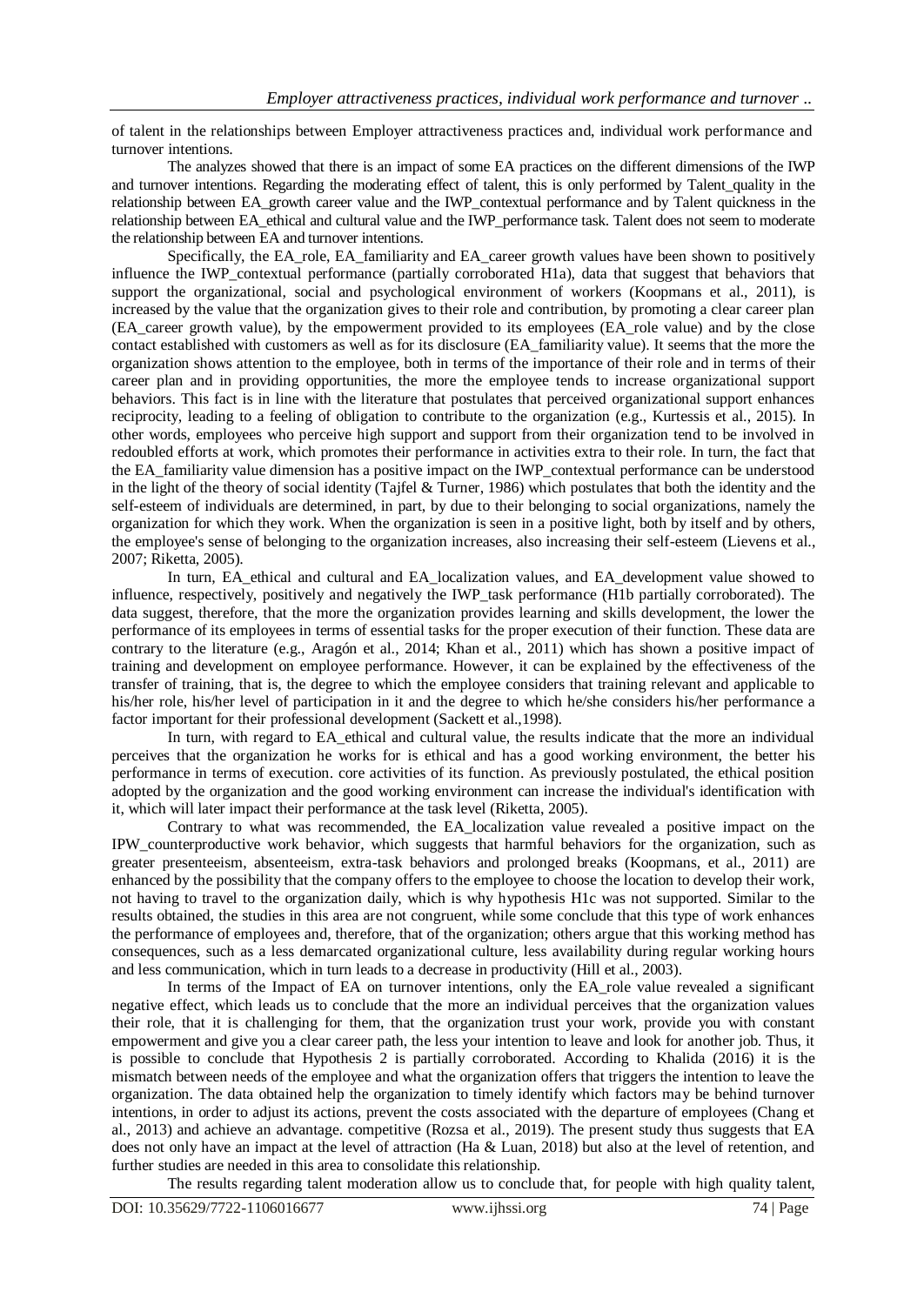the fact that the organization provides career growth opportunities does not have as strong an impact as for people with low quality talent. This indicates that people with low-quality talent, who do not perform work activities with excellence and a high level of quality, are more sensitive to the fact that they are in an organization where career growth is enhanced, which in turn will have a greater impact on their manifestation of behaviors that support the organizational, social and psychological environment (contextual performance).

In the same sense, people with lower levels of quickness talent, people who are less agile and less quick in performing their tasks, are more sensitive to the fact that their organization has ethical practices and a good working environment than people with higher levels of quickness talent, which, therefore, makes their ability to perform tasks essential for their function to be enhanced (task performance). A possible explanation for these results is the fact that individuals with higher levels of talent, quality and quickness are aware of their value and potential, and, therefore, are not so focused on this type of practices provided by the organization. On the other hand, people with lower levels of talent may value more opportunities for growth, the good work environment and the values transmitted by the organization, increasing their performance as a form of retribution (Kurtessis et al., 2015).

As a conclusion, it is possible to verify that these practices revealed a positive impact on the outcomes under study for most employees, given that moderation by talent only occurred in two specific dimensions, which reinforces the pertinence of the adoption of attractive practices on the part of organizations, in order to stand out and acquire a competitive advantage over the remaining.

#### *Limitations and Suggestions for future studies*

Aforementioned results meet expectations and meet the theoretical body presented, as well as justify the pursuit of studies in this domain. However, some steps must be taken to ensure the validity of these results. Thus, we would like to mention some relevant limitations of the present study that may lead to future studies. First, the sample size, which despite being acceptable for the proposed objective, is still small, and the sampling method, which is a convenience sample (non-probabilistic) is not representative of the population, therefore, the interpretation of the results should be limited to the sample used in the study. Second, given the nonexperimental and cross-sectional nature of the study design, it is not possible to establish causal relationships between variables. Third, the measures used in the study were self-report measures, which are susceptible to social desirability, as they may influence the study results. Fourth, in relation to the metric qualities, it is important to mention that some dimensions of Employer Attractiveness are the reason why the interpretation of the results must be cautious.

For the reasons presented above, it is suggested that future studies be carried out with larger, representative and significant samples, in order to be able to generalize for the Portuguese population. In addition, studies bringing together indicators about performance and real talent and indicators of perception about it through performance evaluation and interviews with peers and managers, for example, can help to eliminate biases, due to social desirability effects associated with self-report.

### *Practical Implications*

The main contribution of the present study was to support the hypothesis that Employer Attractiveness strategies influence both individual performance and turnover intentions of current employees of an organization, highlighting the wide range of impact of these practices, which extend beyond candidates' attraction. This fact corroborates the thesis that this type of practices is relevant to the achievement of the organization's objectives, which largely depend on the performance of employees and their retention. However, these practices should not be associated only with talent retention, since in the present study they did not show a special influence on employees with a high level of talent, on the contrary, they showed a greater impact on employees with lower levels of quality and quickness talent, in the relationship between EA\_career growth value and IWP\_contextual performance and between EA\_ethical and cultural value and IWP\_task performance, respectively.

Considering the results obtained, if organizations aim to increase the level of task performance of their employees, they must invest in practices in terms of ethical and cultural value and localization value. To increase the perception of ethical and cultural value, the organization must focus on the recognition of merit and the promotion of positive relationships between peers and managers. To this end, measures of public recognition can be adopted, both in view of the achievement of organizational objectives and in view of positive attitudes towards colleagues/team. Also, in this context, team building activities can be promoted and spaces for socializing can be created to promote relationships between employees from the same team and from different teams, in order to promote their relationship and a better understanding of the role of each one in the organization.

Regarding localization value, organizations must increasingly focus on differentiated and flexible work regimes, creating the possibility for employees to choose the method they consider most advantageous, as this flexibility has shown a positive impact on task performance. However, special attention must be paid to the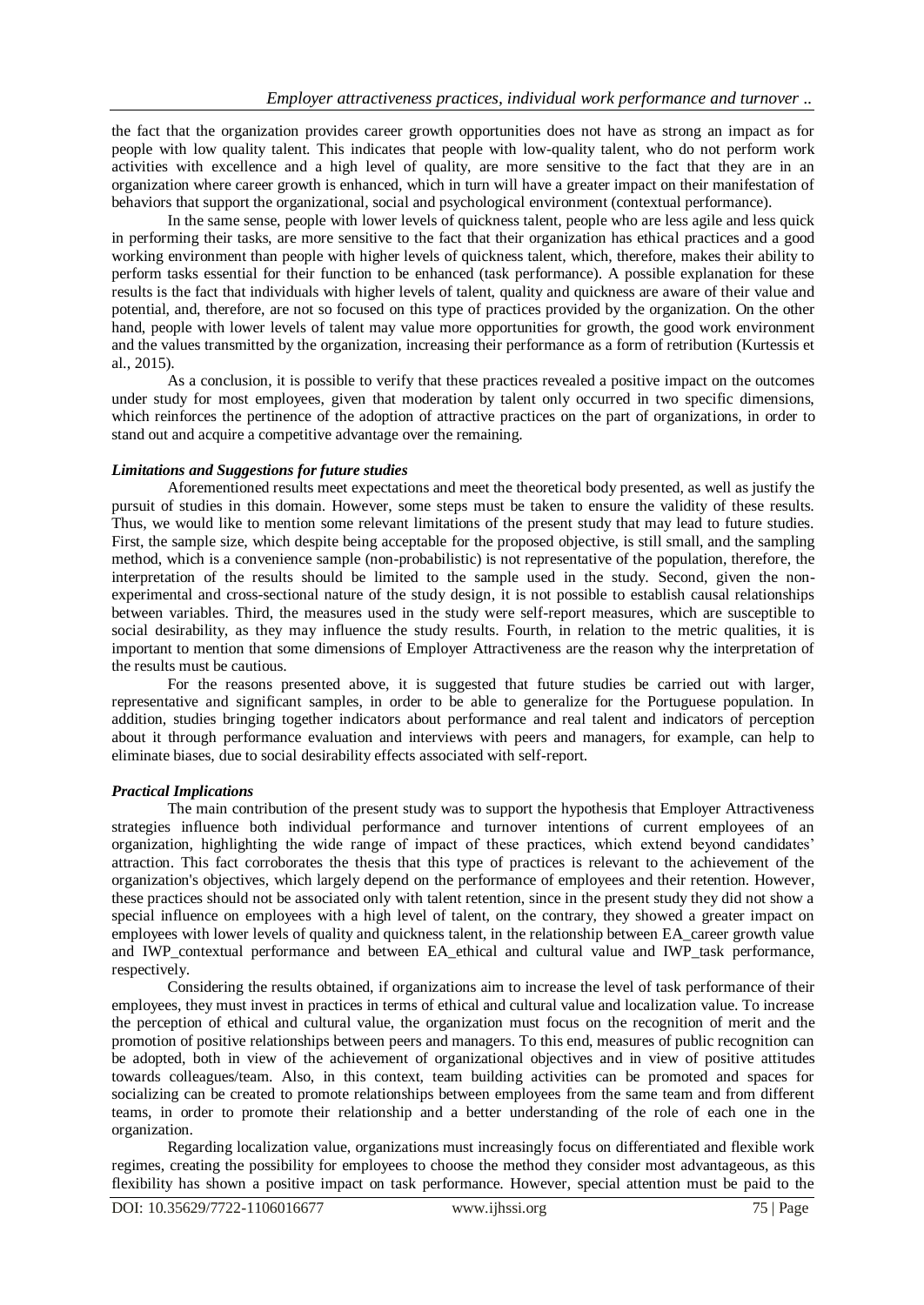implementation of practices in this area, trying to adapt them as much as possible to the needs of employees and the organization, given that in the present study they simultaneously revealed a positive impact on counterproductive behaviors. These results demonstrate the need for further studies in this area, in terms of the benefits and consequences of adopting this work regime.

In terms of contextual performance, the practices that showed the most impact were at the level of EA\_ role, EA\_familiarity and EA\_career growth values, which highlights the importance of organizations demonstrating their trust and appreciation for the work carried out by employees (EA role value), namely through the implementation of a culture that encourages feedback, for example, through the creation of monthly meetings where employees' strengths and areas for improvement are discussed. In addition, the salary and bonus review systems should also be reviewed, in order to provide a sense of recognition and fairness on the part of employees.

Regarding the EA\_career growth value it is essential that the organization provides a clear career plan, which provides growth opportunities according to the employee's goals. It would be relevant that, for example, when evaluating performance, there was an opportunity for the subject to mention his future goals and in what sense he perceives that the organization can contribute to this. In this way, the organization will be more aware of the employee's expectations and goals, and will be able to adapt more effectively.

With regard to EA\_familiarity value, the importance of developing strategies that promote proximity to the customer and that make the organization available in the mind of the customer, namely through advertising campaigns, permanent activity on social networks, and dissemination of social responsibility initiatives, attendance at events and effective customer service practices, for example.

In terms of turnover intentions, the practical contributions are similar to those mentioned above, given that the EA role value was the one that showed an impact in terms of reducing them.

Finally, it would be relevant to develop training programs within the scope of employer branding and employer attractiveness in order to make organizations aware of the importance and benefits of adopting practices in this area in the current organizational context.

#### **REFERENCES**

- [1]. Abun, D., Macaspac, L., Magallanes, T., Catbagan, N., &Mansueto, J. (2022). The effect of [organizational](https://eds.s.ebscohost.com/eds/viewarticle/render?data=dGJyMPPp44rp2%2fdV0%2bnjisfk5Ie45PFIrqawUa6k63nn5Kx94um%2bS62otkewprBKnqewUrOsuEu2ls5lpOrweezp33vy3%2b2G59q7ULKotki3prRJpOnnfLvZt1GxpuNQsKOzTt%2bqq0yyqrZF39qzeauttX7fqrJ839fjTre28H3i3%2fE%2b6tfsf7vm8kXu6qR84LPjfPHa7YKk6t9%2fu7fMPt%2fku33i6eKH6KS0Sbbcr0q2rbVLsqrhTN%2fYsn2y17R%2b3662TbPY4k7gnOSH8OPfjLvc84Tq6uOQ8pzljePp8lXS6PN9&vid=5&sid=c9930e82-56a4-4448-ad5a-77fa44daae69@redis) politics on the individual work [performance.](https://eds.s.ebscohost.com/eds/viewarticle/render?data=dGJyMPPp44rp2%2fdV0%2bnjisfk5Ie45PFIrqawUa6k63nn5Kx94um%2bS62otkewprBKnqewUrOsuEu2ls5lpOrweezp33vy3%2b2G59q7ULKotki3prRJpOnnfLvZt1GxpuNQsKOzTt%2bqq0yyqrZF39qzeauttX7fqrJ839fjTre28H3i3%2fE%2b6tfsf7vm8kXu6qR84LPjfPHa7YKk6t9%2fu7fMPt%2fku33i6eKH6KS0Sbbcr0q2rbVLsqrhTN%2fYsn2y17R%2b3662TbPY4k7gnOSH8OPfjLvc84Tq6uOQ8pzljePp8lXS6PN9&vid=5&sid=c9930e82-56a4-4448-ad5a-77fa44daae69@redis) *International Journal of Research in Business and Social Science, 11*(2), 157-171. <https://doi.org/10.20525/ijrbs.v11i2.1643>
- [2]. Aldousari,A.,Robertson,A.,Yajid,M.,&Ahmed,Z.(2017).Impactofemployerbrandingon organization's performance. *Journal of Transnational Management, 22*(3), 153-17[0.https://doi.org/%2010.1080/15475778.2017.1335125](https://doi.org/%2010.1080/15475778.2017.1335125)
- [3]. Aragón, M., Jiménez, D., & Valle, R. (2014). Training and performance: the mediating role oforganizationallearning.*BRQBusiness ResearchQuarterly, 17*(3), 161-17[3.https://doi.org/10.1016/j.cede.2013.05.003](https://doi.org/10.1016/j.cede.2013.05.003)
- [4]. Baron, R. M., & Kenny, D. A. (1986). The Moderator-Mediator Variable Distinction in Social Psychological Research: Conceptual, Strategic, and Statistical Considerations. *Journal of Personality and Social Psychology, 51*(6), 1173-1182.
- [5]. Berthon, P., Ewing, M., & Hah, L. (2005). Captivating company: dimensions of attractivenessin employer branding. *International Journal of Advertising, 24*(2), 151-172[. https://doi.org/10.1080/02650487.2005.11072912](https://doi.org/10.1080/02650487.2005.11072912)
- [6]. Bozeman, D., &Perrewé, P. (2001). The effect of item content overlap on organizationalcommitment questionnaire turnover cognitions relationships. *Journal of Applied Psychology,86*(1), 161-173[. https://doi.org/10.1037//0021-9010.86.1.161](https://doi.org/10.1037/0021-9010.86.1.161)
- [7]. Buchelt, B., Ziębicki, B., Jończyk, J., &Dzieńdziora, J. (2021). The [enhancement](https://eds.s.ebscohost.com/eds/viewarticle/render?data=dGJyMPPp44rp2%2fdV0%2bnjisfk5Ie45PFIrqawUa6k63nn5Kx94um%2bS62otkewprBKnqewUrOsuEu2ls5lpOrweezp33vy3%2b2G59q7ULKotki3prRJpOnnfLvZt1GxpuNQsKOzTt%2bqq0yyqrZF39qzeauttX7fqrJ839fjTre28H3i3%2fE%2b6tfsf7vm8kXu6qR84LPjfPHa7YKk6t9%2fu7fMPt%2fku33i6eKH6KS1fq7b4nripuJIr9qySLartlCzqrFItqy1UbPatnqwqKR%2b7ejrefKz7nzk3POE6urjkPKc5Y3j6fJV0ujzfQAA&vid=3&sid=c9930e82-56a4-4448-ad5a-77fa44daae69@redis) of the employer branding strategies of Polish hospitals through the detection of features which determine employer attractiveness**:** a [multidimensional](https://eds.s.ebscohost.com/eds/viewarticle/render?data=dGJyMPPp44rp2%2fdV0%2bnjisfk5Ie45PFIrqawUa6k63nn5Kx94um%2bS62otkewprBKnqewUrOsuEu2ls5lpOrweezp33vy3%2b2G59q7ULKotki3prRJpOnnfLvZt1GxpuNQsKOzTt%2bqq0yyqrZF39qzeauttX7fqrJ839fjTre28H3i3%2fE%2b6tfsf7vm8kXu6qR84LPjfPHa7YKk6t9%2fu7fMPt%2fku33i6eKH6KS1fq7b4nripuJIr9qySLartlCzqrFItqy1UbPatnqwqKR%2b7ejrefKz7nzk3POE6urjkPKc5Y3j6fJV0ujzfQAA&vid=3&sid=c9930e82-56a4-4448-ad5a-77fa44daae69@redis) perspective. *Human Resources for Health,19*(1), 1-14.<https://doi.org/10.1186/s12960-021-00620-0>
- [8]. Campbell, J., McHenry, J. J., & Wise, L. (1990). Modeling job performance in a population of jobs. *Personnel Psychology, 43*(2), 313–333. [https://doi.org/10.1111/j.1744-6570.1990.tb01561.x](https://psycnet.apa.org/doi/10.1111/j.1744-6570.1990.tb01561.x)
- [9]. Chang,W.,Wang,Y.,&Huang,T.(2013).Work design–relatedantecedentsof turnover intention: a multilevel approach. *Human Resource Management, 52*(1), 1-2[6.https://doi.org/10.1002/hrm.21515](https://doi.org/10.1002/hrm.21515)
- [10]. Dabirian, A., Paschen, J., &Kietzmann, J. (2019). Employer Branding: understandingemployer attractiveness of IT companies. *IT Professional, 21*(1), 82-8[9.https://doi.org/10.1109/MITP.2018.2876980](https://doi.org/10.1109/MITP.2018.2876980)
- [11]. Easa, N., &Bazzi, A. (2020). The influence of employer branding on employer attractiveness and employee engagement and retention: ten years of literature.*[International Journal of Customer Relationship Marketing and Management \(IJCRMM\),](https://www.igi-global.com/journal/international-journal-customer-relationship-marketing/1150) 11(4)*. <https://doi.org/10.4018/IJCRMM.2020100104>
- [12]. Ha, N., & Luan, N. (2018). The effect of employers' attraction and social media on jobapplication attention of senior students at pharmaceutical universities in Vietnam.*InternationalJournal ofBusiness andSociety, 19*(2), 473-491.
- [13]. Helm,S.(2012).Amatterofreputationandpride:associationsbetweenperceivedexternalreputation, pride in membership, job satisfaction and turnover intentions*. BritishJournalofManagement,24*(4),542-556*.* [https://doi.org/10.1111/j.1467-8551.2012.00827.x](https://doi.org/10.1111/j.1467-8551.2012.%2000827.x)
- [14]. Hill, E., Ferris, M., &Märtinson, V. (2003). Does it matter where you work? A comparison ofhow three work venues (traditional office, virtual office, and home office) influenceaspects of work and personal/family life. *Journal of Vocational Behavior, 63*(2), 220–24[1.https://doi.org/10.1016/s0001-8791\(03\)00042-3](https://doi.org/10.1016/s0001-8791(03)00042-3)
- [15]. Kamau, O., Muathe, S., &Wainaina, L. (2021). Demographic factors and [turnoverintentionsof](https://eds.s.ebscohost.com/eds/viewarticle/render?data=dGJyMPPp44rp2%2fdV0%2bnjisfk5Ie45PFIrqawUa6k63nn5Kx94um%2bS62otkewprBKnqewUrOsuEu2ls5lpOrweezp33vy3%2b2G59q7ULKotki3prRJpOnnfLvZt1GxpuNQsKOzTt%2bqq0yyqrZF39qzeauttX7fqrJ839fjTre28H3i3%2fE%2b6tfsf7vm8kXu6qR84LPjfPHa7YKk6t9%2fu7fMPt%2fku33i6eKH6KS0St%2fb4k2uprZ7saeyULCr30y3rrVJ4NuwfrGu5FGx2qR%2b7ejrefKz5I3q4vJ99uqkf%2fPb8Yy7yvCN4wAA&vid=6&sid=c9930e82-56a4-4448-ad5a-77fa44daae69@redis) teachers' in public secondary [schools](https://eds.s.ebscohost.com/eds/viewarticle/render?data=dGJyMPPp44rp2%2fdV0%2bnjisfk5Ie45PFIrqawUa6k63nn5Kx94um%2bS62otkewprBKnqewUrOsuEu2ls5lpOrweezp33vy3%2b2G59q7ULKotki3prRJpOnnfLvZt1GxpuNQsKOzTt%2bqq0yyqrZF39qzeauttX7fqrJ839fjTre28H3i3%2fE%2b6tfsf7vm8kXu6qR84LPjfPHa7YKk6t9%2fu7fMPt%2fku33i6eKH6KS0St%2fb4k2uprZ7saeyULCr30y3rrVJ4NuwfrGu5FGx2qR%2b7ejrefKz5I3q4vJ99uqkf%2fPb8Yy7yvCN4wAA&vid=6&sid=c9930e82-56a4-4448-ad5a-77fa44daae69@redis) in Kenya. *International Journal of Research in Business and Social Science*, *10*(4), 363-374. <https://doi.org/10.20525/ijrbs.v10i4.984>
- [16]. Khalida, R. (2016). The effect of person-organization fit on turnover intention with jobsatisfaction as mediating variable. *Bisnis&Birokrasi Journal, 23*(3), 120-130.
- [17]. Khan, R., Khan, F., & Khan, M. (2011). Impact of training and development onorganizational performance. *Global Journal of Management and Business Research, 11*(7), 62-68.
- [18]. Klinefelter, A. (2020). "How Software Can "Chip In" to the IC Design Process: A multidisciplinary approach may attract new talent and accelerate innovation. *IEEE Solid-State Circuits Magazine*, 12(4), 48-55[. https://doi.org/10.1109/MSSC.2020.3021840](https://doi.org/10.1109/MSSC.2020.3021840)